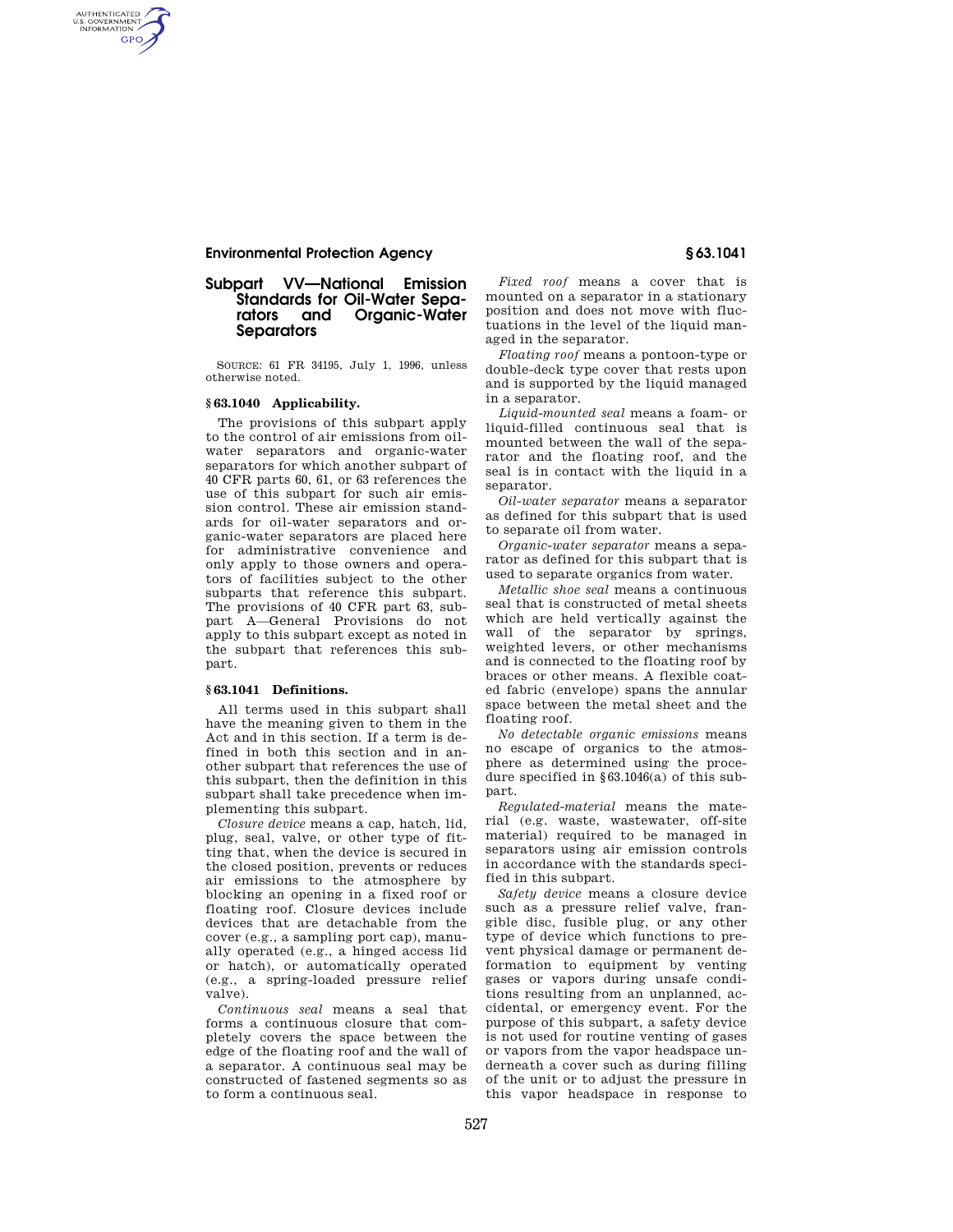normal daily diurnal ambient temperature fluctuations. A safety device is designed to remain in a closed position during normal operations and open only when the internal pressure, or another relevant parameter, exceeds the device threshold setting applicable to the equipment as determined by the owner or operator based on manufacturer recommendations, applicable regulations, fire protection and prevention codes, standard engineering codes and practices, or other requirements for the safe handling of flammable, combustible, explosive, reactive, or hazardous materials.

*Separator* means a waste management unit, generally a tank, that is used to separate oil or organics from water. A separator consists of not only the separation unit but also the forebay and other separator basins, skimmers, weirs, grit chambers, sludge hoppers, and bar screens that are located directly after the individual drain system and prior to any additional treatment units such as an air flotation unit clarifier or biological treatment unit. Examples of a separator include an API separator, parallel-plate interceptor, and corrugated-plate interceptor with the associated ancillary equipment.

[61 FR 34195, July 1, 1996, as amended at 64 FR 38991, July 20, 1999]

#### **§ 63.1042 Standards—Separator fixed roof.**

(a) This section applies to owners and operators subject to this subpart and controlling air emissions from an oilwater separator or organic-water separator using a fixed roof.

(b) The separator shall be equipped with a fixed roof designed to meet the following specifications:

(1) The fixed roof and its closure devices shall be designed to form a continuous barrier over the entire surface area of the liquid in the separator.

(2) The fixed roof shall be installed in a manner such that there are no visible cracks, holes, gaps, or other open spaces between roof section joints or between the interface of the roof edge and the separator wall.

(3) Each opening in the fixed roof shall be equipped with a closure device designed to operate such that when the

**§ 63.1042 40 CFR Ch. I (7–1–15 Edition)** 

closure device is secured in the closed position there are no visible cracks, holes, gaps, or other open spaces in the closure device or between the perimeter of the opening and the closure device.

(4) The fixed roof and its closure devices shall be made of suitable materials that will minimize exposure of the regulated-material to the atmosphere, to the extent practical, and will maintain the integrity of the equipment throughout its intended service life. Factors to be considered when selecting the materials for and designing the fixed roof and closure devices shall include: organic vapor permeability; the effects of any contact with the liquid and its vapors managed in the separator; the effects of outdoor exposure to wind, moisture, and sunlight; and the operating practices used for the separator on which the fixed roof is installed.

(c) Whenever a regulated-material is in the separator, the fixed roof shall be installed with each closure device secured in the closed position except as follows:

(1) Opening of closure devices or removal of the fixed roof is allowed at the following times:

(i) To provide access to the separator for performing routine inspection, maintenance, or other activities needed for normal operations. Examples of such activities include those times when a worker needs to open a port to sample the liquid in the separator, or when a worker needs to open a hatch to maintain or repair equipment. Following completion of the activity, the owner or operator shall promptly secure the closure device in the closed position or reinstall the cover, as applicable, to the separator.

(ii) To remove accumulated sludge or other residues from the bottom of separator.

(2) Opening of a spring-loaded pressure-vacuum relief valve, conservation vent, or similar type of pressure relief device which vents to the atmosphere is allowed during normal operations for the purpose of maintaining the pressure in vapor headspace underneath the fixed roof in accordance with the separator design specifications. The device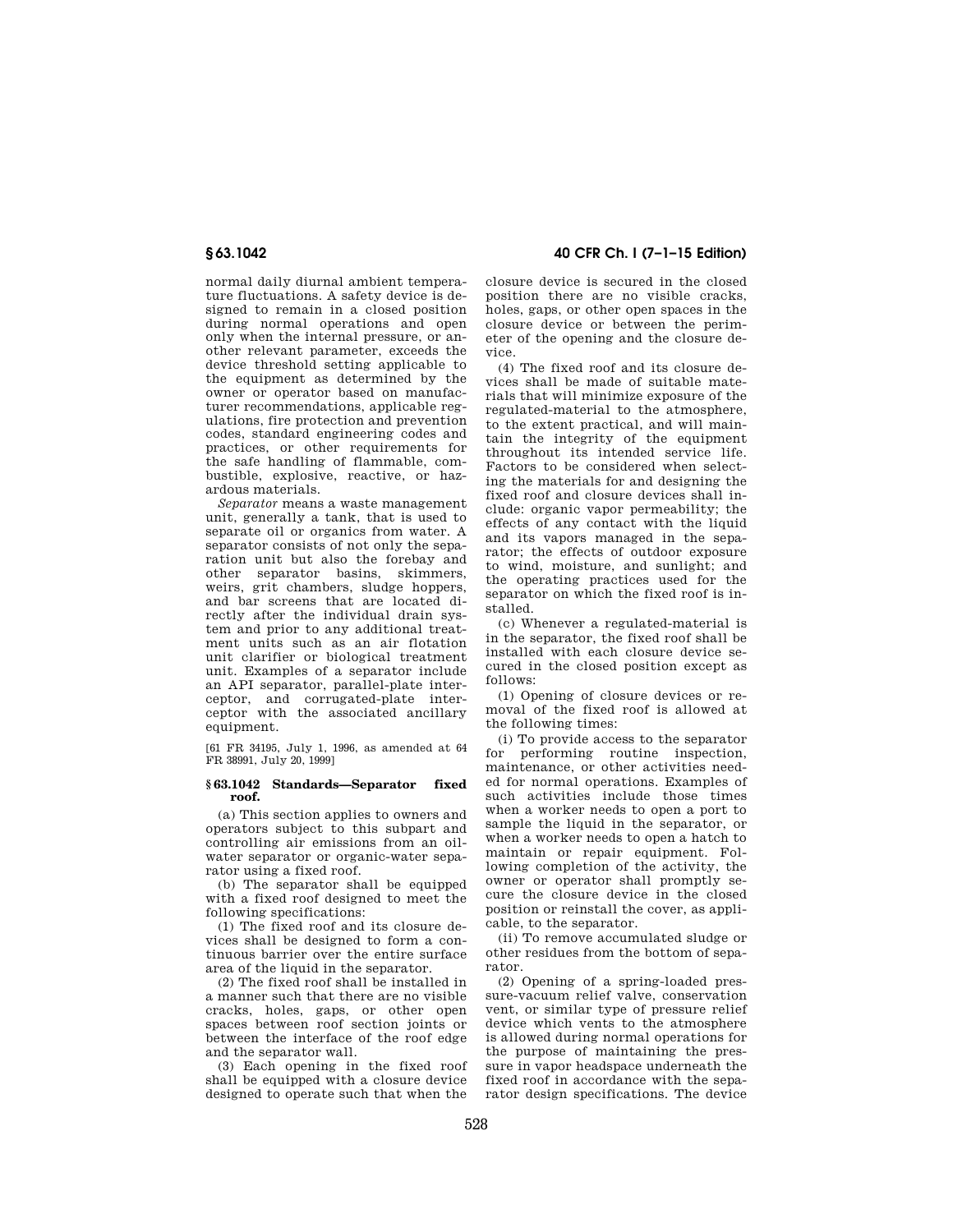shall be designed to operate with no detectable organic emissions, as determined using the procedure specified in §63.1046(a) of this subpart, when the device is secured in the closed position. The settings at which the device opens shall be established such that the device remains in the closed position whenever the pressure in the vapor headspace underneath the fixed roof is within the pressure operating range determined by the owner or operator based on the cover manufacturer recommendations, applicable regulations, fire protection and prevention codes, standard engineering codes and practices, or other requirements for the safe handling of flammable, ignitable, explosive, reactive, or hazardous materials.

(3) Opening of a safety device, as defined in §63.1041 of this subpart, is allowed at any time conditions require it to do so to avoid an unsafe condition.

(d) The owner or operator shall inspect the fixed roof and any closure devices in accordance with the requirements specified in §63.1047(a) of this subpart.

## **§ 63.1043 Standards—Separator floating roof.**

(a) This section applies to owners and operators subject to this subpart and controlling air emissions from an oilwater separator or organic-water separator using a floating roof.

(b) The separator shall be equipped with a floating roof designed to meet the following specifications:

(1) The floating roof shall be designed to float on the liquid surface during normal operations.

(2) The floating roof shall be equipped with two continuous seals, one above the other, between the wall of the separator and the roof edge. The lower seal is referred to as the primary seal, and the upper seal is referred to as the secondary seal.

(i) The primary seal shall be a liquidmounted seal or a metallic shoe seal, as defined in §63.1041 of this subpart. The total area of the gaps between the separator wall and the primary seal shall not exceed 67 square centimeters (cm2) per meter of separator wall perimeter, and the width of any portion of these gaps shall not exceed 3.8 centimeters (cm).

(ii) The secondary seal shall be mounted above the primary seal and cover the annular space between the floating roof and the wall of the separator. The total area of the gaps between the separator wall and the secondary seal shall not exceed 6.7 square centimeters (cm2) per meter of separator wall perimeter, and the width of any portion of these gaps shall not exceed 1.3 centimeters (cm).

(3) Except as provided for in paragraph (b)(4) of this section, each opening in the floating roof shall be equipped with a closure device designed to operate such that when the closure device is secured in the closed position there are no visible cracks, holes, gaps or other open spaces in the closure device or between the perimeter of the cover opening and the closure device.

(4) The floating roof may be equipped with one or more emergency roof drains for removal of stormwater. Each emergency roof drain shall be equipped with a slotted membrane fabric cover that covers at least 90 percent of the area of the opening or a flexible fabric sleeve seal.

(c) Whenever a regulated-material is in the separator, the floating roof shall float on the liquid (i.e., off the roof supports) and each closure device shall be secured in the closed position except as follows:

(1) Opening of closure devices is allowed at the following times:

(i) To provide access to the separator for performing routine inspection, maintenance, or other activities needed for normal operations. Examples of such activities include those times when a worker needs to open a port to sample the liquid in the separator, or when a worker needs to open a hatch to maintain or repair equipment. Following completion of the activity, the owner or operator shall promptly secure the closure device in the closed position.

(ii) To remove accumulated sludge or other residues from the bottom of separator.

(2) Opening of a safety device, as defined in §63.1041 of this subpart, is allowed at any time conditions require it to do so to avoid an unsafe condition.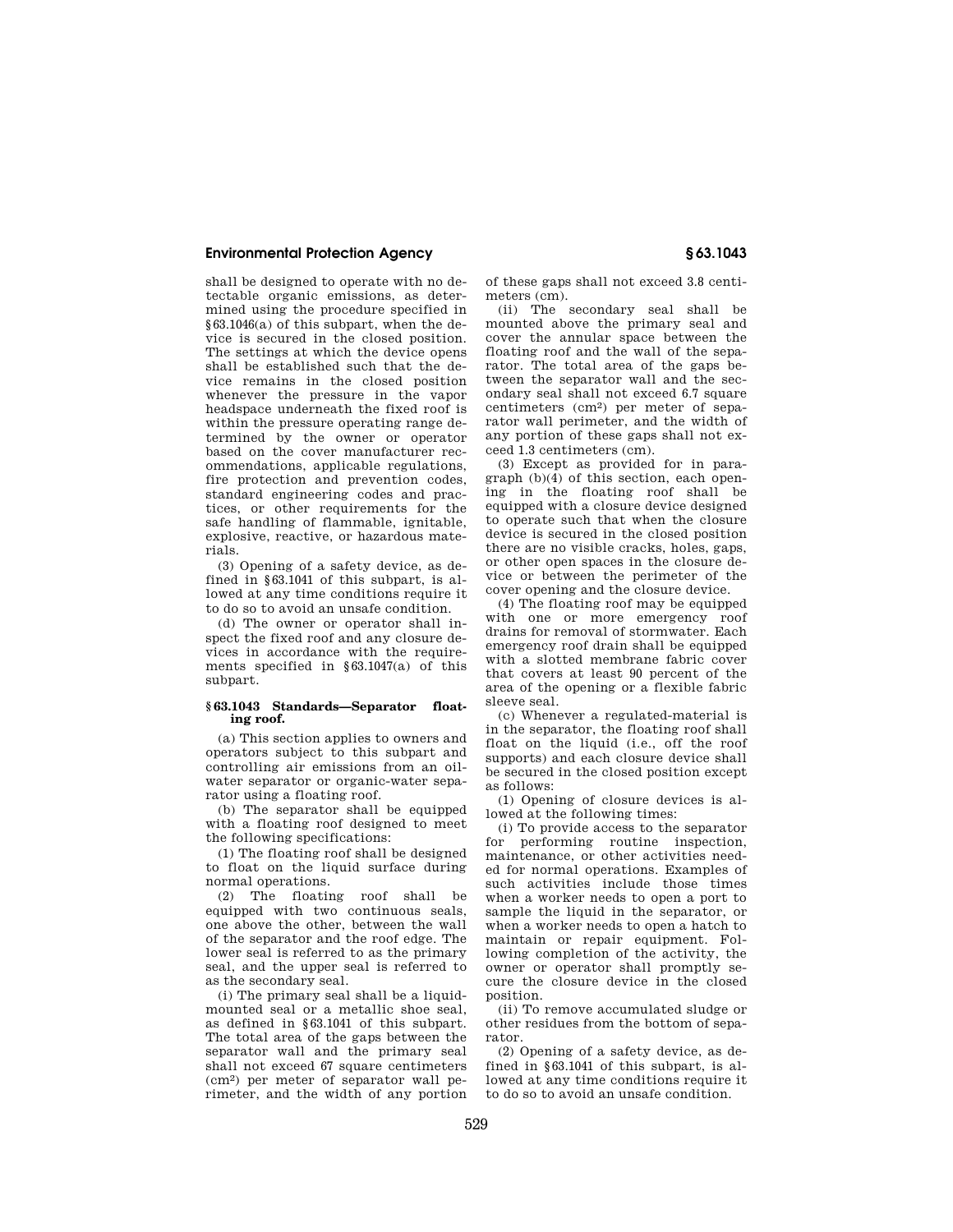(d) The owner or operator shall inspect the floating roof in accordance with the procedures specified in §63.1047(b) of this subpart.

#### **§ 63.1044 Standards—Separator vented to control device.**

(a) This section applies to owners and operators controlling air emissions from an oil-water or organic-water separator using a fixed roof and venting the vapor headspace underneath the fixed roof through a closed-vent system to a control device.

(b) The separator shall be covered by a fixed roof and vented directly through a closed-vent system to a control device in accordance with the following requirements:

(1) The fixed roof and its closure devices shall be designed to form a continuous barrier over the entire surface area of the liquid in the separator.

(2) Each opening in the fixed roof not vented to the control device shall be equipped with a closure device. If the pressure in the vapor headspace underneath the fixed roof is less than atmospheric pressure when the control device is operating, the closure devices shall be designed to operate such that when the closure device is secured in the closed position there are no visible cracks, holes, gaps, or other open spaces in the closure device or between the perimeter of the cover opening and the closure device. If the pressure in the vapor headspace underneath the fixed roof is equal to or greater than atmospheric pressure when the control device is operating, the closure device shall be designed to operate with no detectable organic emissions, as determined using the procedure specified in §63.1046(a) of this subpart.

(3) The fixed roof and its closure devices shall be made of suitable materials that will minimize exposure of the regulated-material to the atmosphere, to the extent practical, and will maintain the integrity of the equipment throughout its intended service life. Factors to be considered when selecting the materials for and designing the fixed roof and closure devices shall include: organic vapor permeability; the effects of any contact with the liquid or its vapors managed in the separator; the effects of outdoor exposure to wind,

**§ 63.1044 40 CFR Ch. I (7–1–15 Edition)** 

moisture, and sunlight; and the operating practices used for the separator on which the fixed roof is installed.

(4) The closed-vent system and control device shall be designed and operated in accordance with the requirements of §63.693 in 40 CFR part 63, subpart DD—National Emission Standards for Hazardous Air Pollutants from Off-Site Waste and Recovery Operations.

(c) Whenever a regulated-material is in the separator, the fixed roof shall be installed with each closure device secured in the closed position and the vapor headspace underneath the fixed roof vented to the control device except as follows:

(1) Venting to the control device is not required, and opening of closure devices or removal of the fixed roof is allowed at the following times:

(i) To provide access to the separator for performing routine inspection, maintenance, or other activities needed for normal operations. Examples of such activities include those times when a worker needs to open a port to sample liquid in the separator, or when a worker needs to open a hatch to maintain or repair equipment. Following completion of the activity, the owner or operator shall promptly secure the closure device in the closed position or reinstall the cover, as applicable, to the separator.

(ii) To remove accumulated sludge or other residues from the bottom of separator.

(2) Opening of a safety device, as defined in §63.1041 of this subpart, is allowed at any time conditions require it to do so to avoid an unsafe condition.

(d) The owner or operator shall inspect and monitor the air emission control equipment in accordance with the procedures specified in §63.1047(c) of this subpart.

## **§ 63.1045 Standards—Pressurized separator.**

(a) This section applies to owners and operators controlling air emissions from an oil-water or organic-water separator that is pressurized and is operated as a closed-system.

(b) The pressurized separator must meet the following requirements.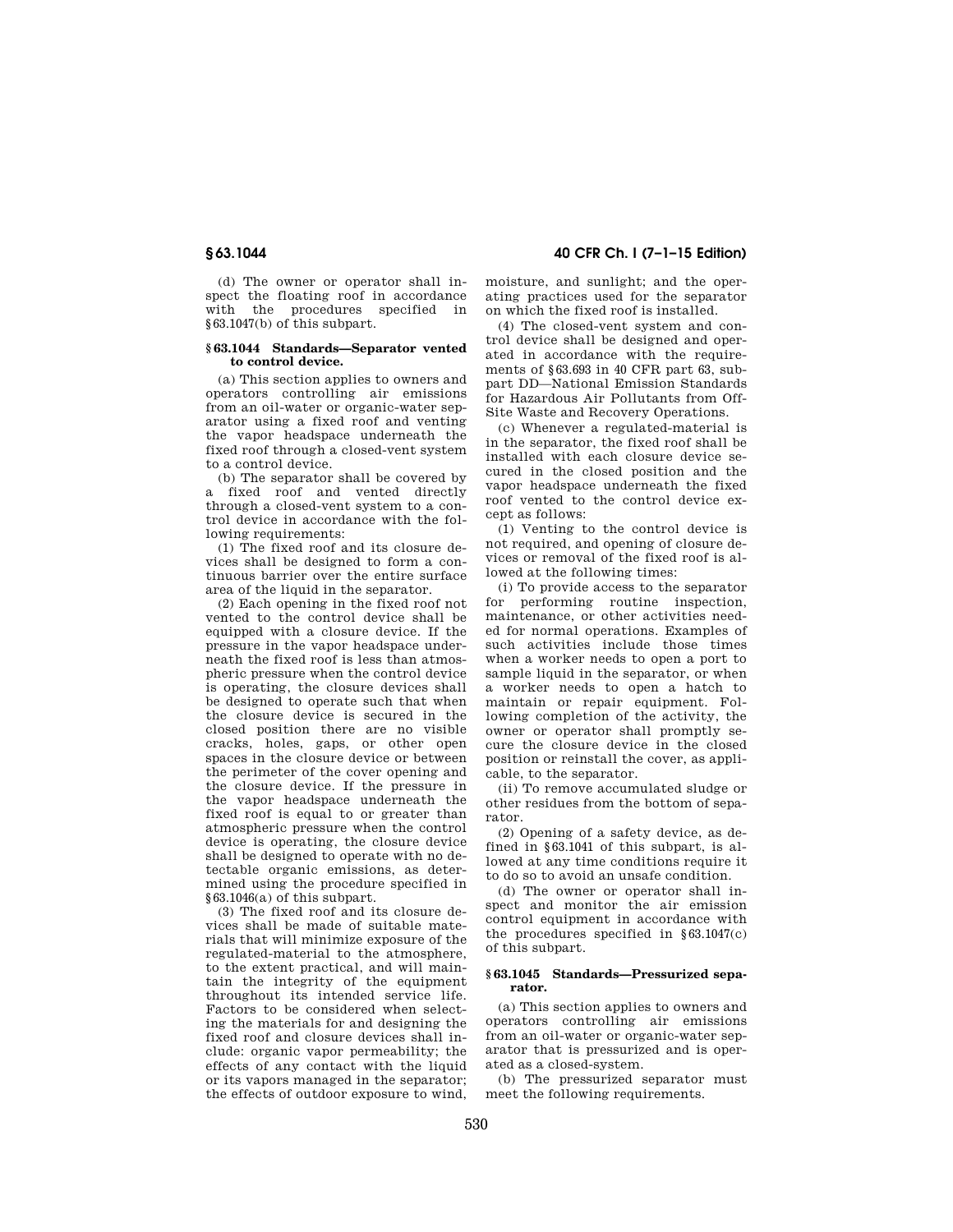(1) The separator must be designed not to vent to the atmosphere as a result of compression of the vapor headspace in the separator during operation of the separator at its design capacity.

(2) All separator openings must be equipped with closure devices designed to operate with no detectable organic emissions as determined using the procedure specified in §63.1046(a) of this subpart.

(3) Whenever a regulated-material is in the separator, the separator must be operated as a closed system that does not vent to the atmosphere except under either of the following conditions as specified in paragraph  $(b)(3)(i)$ or (b)(3)(ii) of this section.

(i) At those times when opening of a safety device, as defined in §63.1041 of this subpart, is required to avoid an unsafe condition.

(ii) At those times when purging of inerts from the separator is required, and the purge stream is routed to a closed-vent system and control device designed and operated in accordance with the applicable requirements of §63.693.

[64 FR 38991, July 20, 1999, as amended at 66 FR 1268, Jan. 8, 2001]

### **§ 63.1046 Test methods and procedures.**

(a) Procedure for determining no detectable organic emissions for the purpose of complying with this subpart.

(1) The test shall be conducted in accordance with the procedures specified in Method 21 of 40 CFR part 60, appendix A. Each potential leak interface (i.e., a location where organic vapor leakage could occur) on the cover and associated closure devices shall be checked. Potential leak interfaces that are associated with covers and closure devices include, but are not limited to: the interface of the cover and its foundation mounting; the periphery of any opening on the cover and its associated closure device; and the sealing seat interface on a spring-loaded pressurerelief valve.

(2) The test shall be performed when the unit contains a material having a total organic concentration representative of the range of concentrations for the materials expected to be managed in the unit. During the test, the cover and closure devices shall be secured in the closed position.

(3) The detection instrument shall meet the performance criteria of Method 21 of 40 CFR part 60, appendix A, except the instrument response factor criteria in section 3.1.2(a) of Method 21 shall be for the average composition of the organic constituents in the material placed in the unit, not for each individual organic constituent.

(4) The detection instrument shall be calibrated before use on each day of its use by the procedures specified in Method 21 of 40 CFR part 60, appendix A.

(5) Calibration gases shall be as follows:

(i) Zero air (less than 10 ppmv hydrocarbon in air); and

(ii) A mixture of methane or nhexane in air at a concentration of approximately, but less than 10,000 ppmv.

(6) An owner or operator may choose to adjust or not adjust the detection instrument readings to account for the background organic concentration level. If an owner or operator chooses to adjust the instrument readings for the background level, the background level value must be determined according to the procedures in Method 21 of 40 CFR part 60, appendix A.

(7) Each potential leak interface shall be checked by traversing the instrument probe around the potential leak interface as close to the interface as possible, as described in Method 21. In the case when the configuration of the cover or closure device prevents a complete traverse of the interface, all accessible portions of the interface shall be sampled. In the case when the configuration of the closure device prevents any sampling at the interface and the device is equipped with an enclosed extension or horn (e.g., some pressure relief devices), the instrument probe inlet shall be placed at approximately the center of the exhaust area to the atmosphere.

(8) An owner or operator must determine if a potential leak interface operates with no detectable emissions using the applicable procedure specified in paragraph  $(a)(8)(i)$  or  $(a)(8)(ii)$  of this section.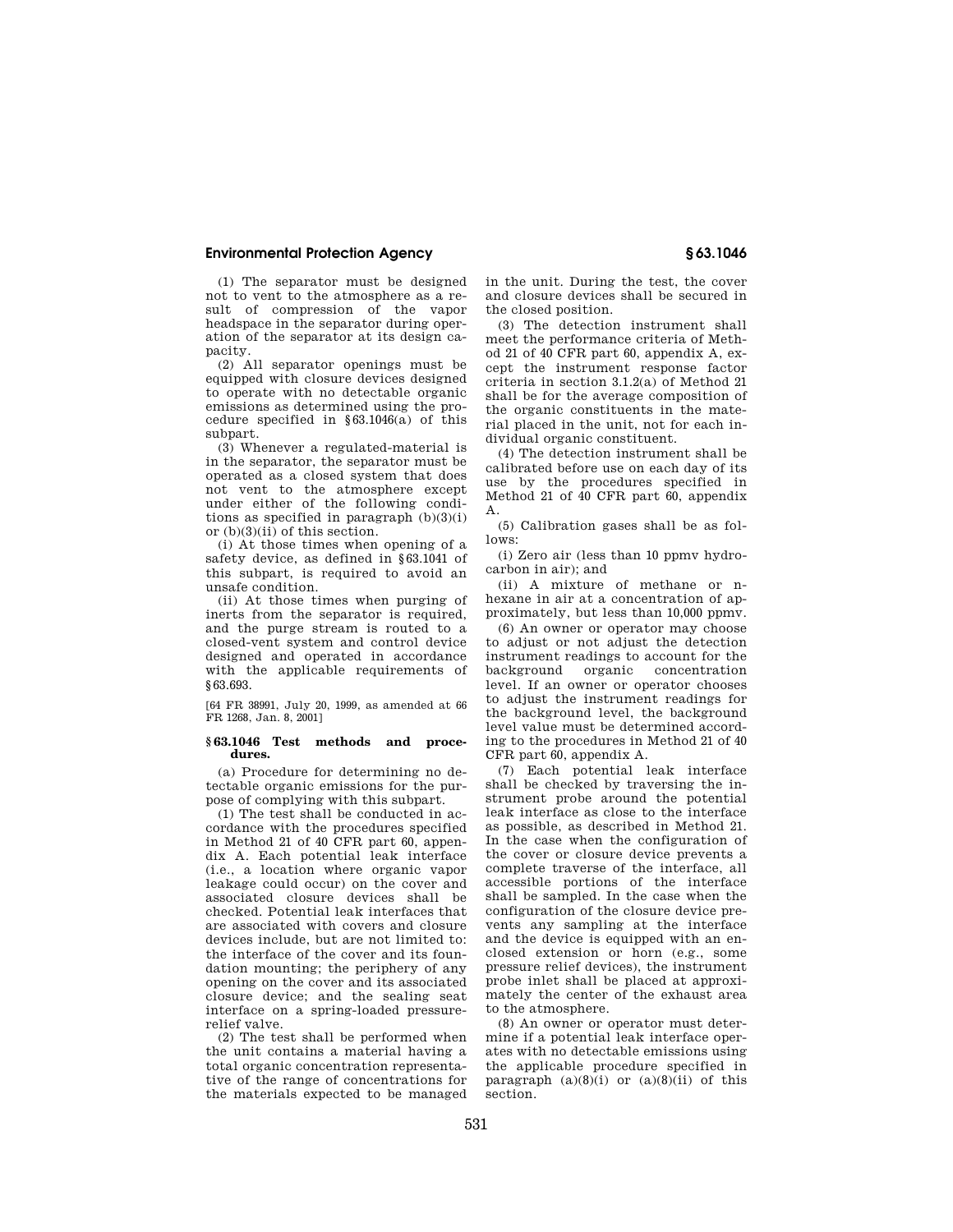(i) If an owner or operator chooses not to adjust the detection instrument readings for the background organic concentration level, then the maximum organic concentration value measured by the detection instrument is compared directly to the applicable value for the potential leak interface as specified in paragraph (a)(9) of this section.

(ii) If an owner or operator chooses to adjust the detection instrument readings for the background organic concentration level, the value of the arithmetic difference between the maximum organic concentration value measured by the instrument and the background organic concentration value as determined in paragraph  $(a)(6)$  of this section is compared with the applicable value for the potential leak interface as specified in paragraph (a)(9) of this section.

(9) A potential leak interface is determined to operate with no detectable emissions using the applicable criteria specified in paragraphs  $(a)(9)(i)$  and  $(a)(9)(ii)$  of this section.

(i) For a potential leak interface other than a seal around a shaft that passes through a cover opening, the potential leak interface is determined to operate with no detectable organic emissions if the organic concentration value determined in paragraph (a)(8) is less than 500 ppmv.

(ii) For a seal around a shaft that passes through a cover opening, the potential leak interface is determined to operate with no detectable organic emissions if the organic concentration value determined in paragraph (a)(8) is less than 10,000 ppmv.

(b) Procedure for performing floating roof seal gap measurements for the purpose of complying with this subpart.

(1) The owner or operator shall determine the total surface area of gaps in the primary seal and in the secondary seal individually.

(2) The seal gap measurements shall be performed at one or more floating roof levels when the roof is floating off the roof supports.

(3) Seal gaps, if any, shall be measured around the entire perimeter of the floating roof in each place where 0.32 centimeter (cm) (1⁄8 inch) diameter uni-

**§ 63.1047 40 CFR Ch. I (7–1–15 Edition)** 

form probe passes freely (without forcing or binding against the seal) between the seal and the wall of the separator and measure the circumferential distance of each such location.

(4) For a seal gap measured under paragraph  $(b)(2)$  of this section, the gap surface area shall be determined by using probes of various widths to measure accurately the actual distance from the separator wall to the seal and multiplying each such width by its respective circumferential distance.

(5) The total gap area shall be calculated by adding the gap surface areas determined for each identified gap location for the primary seal and the secondary seal individually, and then dividing the sum for each seal type by the nominal perimeter of the separator basin. These total gap areas for the primary seal and secondary seal then are compared to the respective standards for the seal type as specified in §63.1043(b)(2) of this subpart.

[61 FR 34195, July 1, 1996, as amended at 64 FR 38991, July 20, 1999]

#### **§ 63.1047 Inspection and monitoring requirements.**

(a) Owners and operators that use a separator equipped with a fixed roof in accordance with the provisions of §63.1042 of this subpart shall meet the following requirements:

(1) The fixed roof and its closure devices shall be visually inspected by the owner or operator to check for defects that could result in air emissions to the atmosphere. Defects include, but are not limited to, visible cracks, holes, or gaps in the roof sections or between the roof and the separator wall; broken, cracked, or otherwise damaged seals or gaskets on closure devices; and broken or missing hatches, access covers, caps, or other closure devices.

(2) The owner or operator must perform an initial inspection following installation of the fixed roof. Thereafter, the owner or operator must perform the inspections at least once every calendar year except as provided for in paragraph (e) of this section.

(3) In the event that a defect is detected, the owner or operator shall repair the defect in accordance with the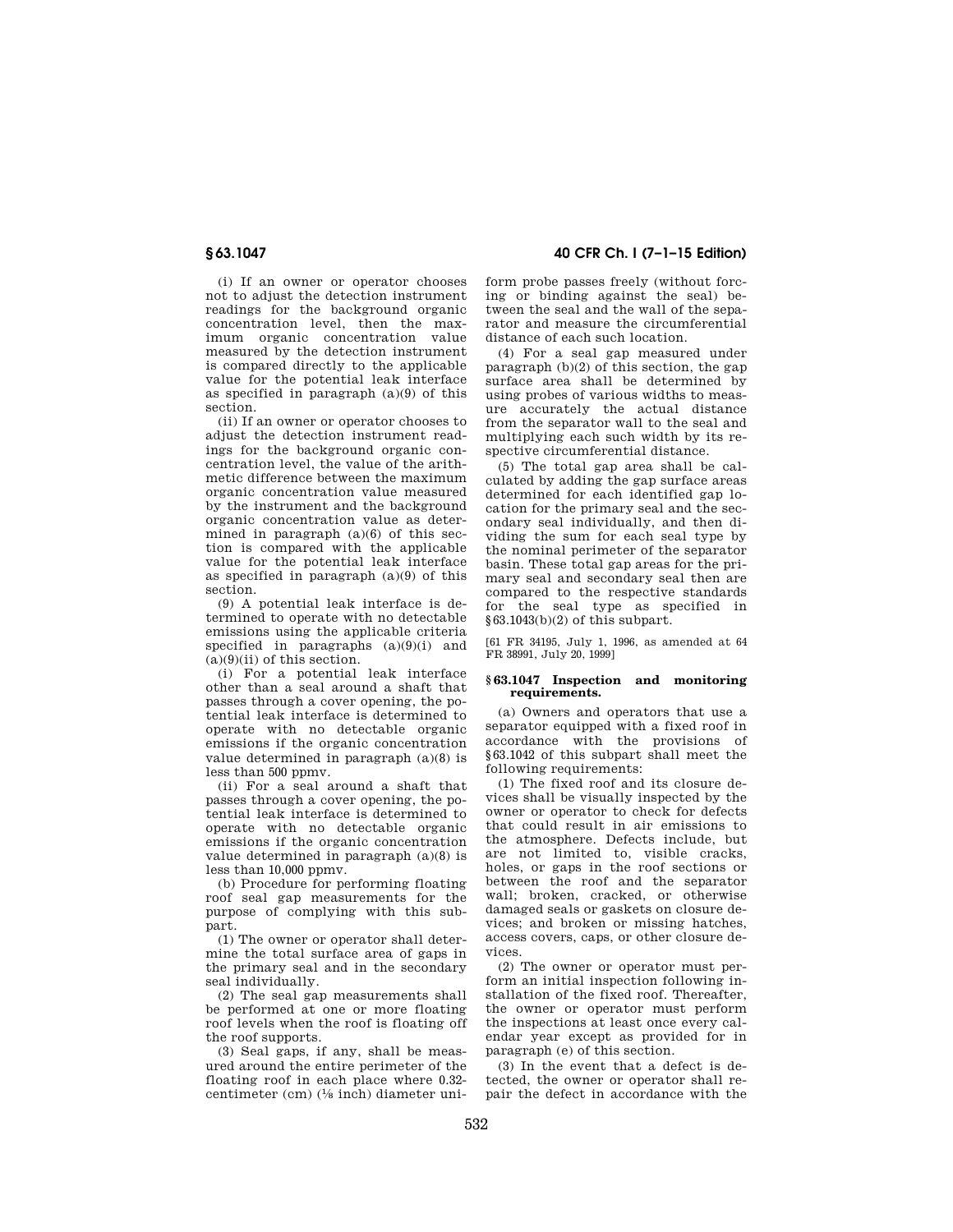requirements of paragraph (d) of this section.

(4) The owner or operator shall maintain a record of the inspection in accordance with the requirements specified in  $\S 63.1048(a)(2)$  of this subpart.

(b) Owners and operators that use a separator equipped with a floating roof in accordance with the provisions of §63.1043 of this subpart shall meet the following requirements:

(1) The owner or operator shall measure the floating roof seal gaps using the procedure specified in §63.1046(b) of this subpart in accordance with the following requirements:

(i) The owner or operator shall perform measurements of gaps between the separator wall and the primary seal within 60 days after initial operation of the separator following installation of the floating roof and, thereafter, at least once every 5 years.

(ii) The owner or operator shall perform measurements of gaps between the separator wall and the secondary seal within 60 days after initial operation of the separator following installation of the floating roof and, thereafter, at least once every year.

(iii) If a separator ceases to hold regulated-material for a period of 1 year or more, subsequent introduction of regulated-material into the separator shall be considered an initial operation for the purpose of complying with paragraphs  $(b)(1)(i)$  and  $(b)(1)(ii)$  of this section.

(iv) In the event that the seal gap measurements do not conform to the specifications in §63.1043(b)(2) of this subpart, the owner or operator shall repair the defect in accordance with the requirements of paragraph (d) of this section.

(v) The owner or operator shall maintain a record of the inspection in accordance with the requirements specified in  $$63.1048$  (a)(2) and (b) of this subpart.

(2) The owner or operator shall visually inspect the floating roof in accordance with the following requirements:

(i) The floating roof and its closure devices shall be visually inspected by the owner or operator to check for defects that could result in air emissions to the atmosphere. Defects include, but are not limited to: holes, tears, or other openings in the rim seal or seal fabric of the floating roof; a rim seal detached from the floating roof; all or a portion of the floating roof deck being submerged below the surface of the liquid in the separator; broken, cracked, or otherwise damaged seals or gaskets on closure devices; and broken or missing hatches, access covers, caps, or other closure devices.

(ii) The owner or operator shall perform the inspections following installation of the floating roof and, thereafter, at least once every year.

(iii) In the event that a defect is detected, the owner or operator shall repair the defect in accordance with the requirements of paragraph (d) of this section.

(iv) The owner or operator shall maintain a record of the inspection in accordance with the requirements specified in  $§63.1048(a)(2)$  of this subpart.

(c) Owners and operators that use a separator equipped with a fixed roof and vented through a closed-vent system to a control device in accordance with the provisions of §63.1044 of this subpart shall inspect the air emission control equipment as follows:

(1) The owner or operator shall visually inspect the fixed roof in accordance with the following requirements:

(i) The fixed roof and its closure devices shall be visually inspected by the owner or operator to check for defects that could result in air emissions. Defects include, but are not limited to, visible cracks, holes, or gaps in the roof sections or between the roof and the separator wall; broken, cracked, or otherwise damaged seals or gaskets on closure devices; and broken or missing hatches, access covers, caps, or other closure devices.

(ii) The owner or operator must perform an initial inspection following installation of the fixed roof. Thereafter, the owner or operator must perform the inspections at least once every calendar year except as provided for in paragraph (e) of this section.

(iii) In the event that a defect is detected, the owner or operator shall repair the defect in accordance with the requirements of paragraph (d) of this section.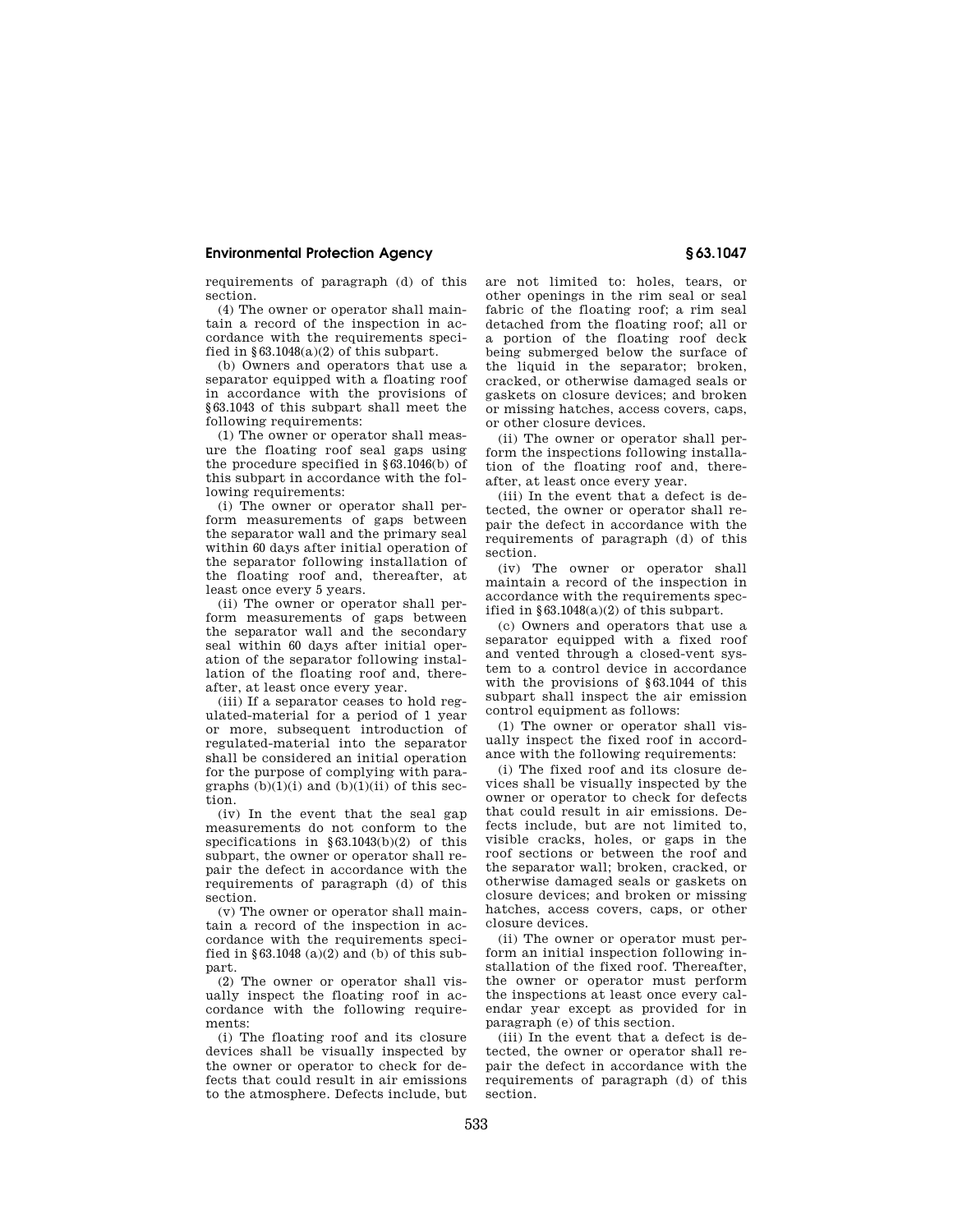(iv) The owner or operator shall maintain a record of the inspection in accordance with the requirements specified in  $\S 63.1048(a)(2)$  of this subpart.

(2) The owner or operator shall inspect and monitor the closed-vent system and the control device in accordance with the requirements specified in §63.693 in 40 CFR 63 subpart DD—National Emission Standards for Hazardous Air Pollutants from Off-Site Waste and Recovery Operations.

(d) The owner or operator shall repair all detected defects as follows:

(1) The owner or operator shall make first efforts at repair of the defect no later than 5 calendar days after detection and repair shall be completed as soon as possible but no later than 45 calendar days after detection except as provided in paragraph  $(d)(2)$  of this section.

(2) Repair of a defect may be delayed beyond 45 calendar days if the owner or operator determines that repair of the defect requires emptying or temporary removal from service of the separator and no alternative treatment capacity is available at the facility site to accept the regulated-material normally treated in the separator. In this case, the owner or operator shall repair the defect at the next time the process or unit that is generating the regulatedmaterial managed in the separator stops operation. Repair of the defect shall be completed before the process or unit resumes operation.

(3) The owner or operator shall maintain a record of the defect repair in accordance with the requirements specified in  $§63.1048(a)(3)$  of this subpart.

(e) *Alternative inspection interval.* Following the initial inspection of a fixed roof in accordance with the applicable provisions of this section, subsequent inspection of the fixed roof may be performed at intervals longer than 1 year when an owner or operator determines that performing the required inspection would expose a worker to dangerous, hazardous, or otherwise unsafe conditions and the owner or operator complies with the requirements specified in paragraphs  $(e)(1)$  and  $(e)(2)$  of this section.

(1) The owner or operator must prepare and maintain at the plant site written documentation identifying the

# **§ 63.1048 40 CFR Ch. I (7–1–15 Edition)**

specific fixed roof designated as ''unsafe to inspect.'' The documentation must include for each fixed roof designated as such a written explanation of the reasons why the fixed roof is unsafe to inspect using the applicable procedures under this section.

(2) The owner or operator must develop and implement a written plan and schedule to inspect and monitor the fixed roof using the applicable procedures specified in this section during times when a worker can safely access the fixed roof. The required inspections and monitoring must be performed as frequently as practicable but do not need to be performed more frequently than the periodic schedule that would be otherwise applicable to the fixed roof under the provisions of this section. A copy of the written plan and schedule must be maintained at the plant site.

[61 FR 34195, July 1, 1996, as amended at 64 FR 38992, July 20, 1999]

#### **§ 63.1048 Recordkeeping requirements.**

(a) Each owner or operator shall prepare and maintain the following records:

(1) Documentation describing the design of each floating roof and fixed roof installed on a separator, as applicable to the separator. When a floating roof is used, the documentation shall include the dimensions of the separator bay or section in which the floating roof is installed.

(2) A record for each inspection required by §63.1047 of this subpart that includes the following information: a separator identification number (or other unique identification description as selected by the owner or operator) and the date of inspection.

(3) The owner or operator shall record for each defect detected during inspections required by §63.1047 of this subpart the following information: the location of the defect, a description of the defect, the date of detection, and corrective action taken to repair the defect. In the event that repair of the defect is delayed in accordance with the provisions of  $\S 63.1047(d)(2)$  of this section, the owner or operator shall also record the reason for the delay and the date that completion of repair of the defect is expected.